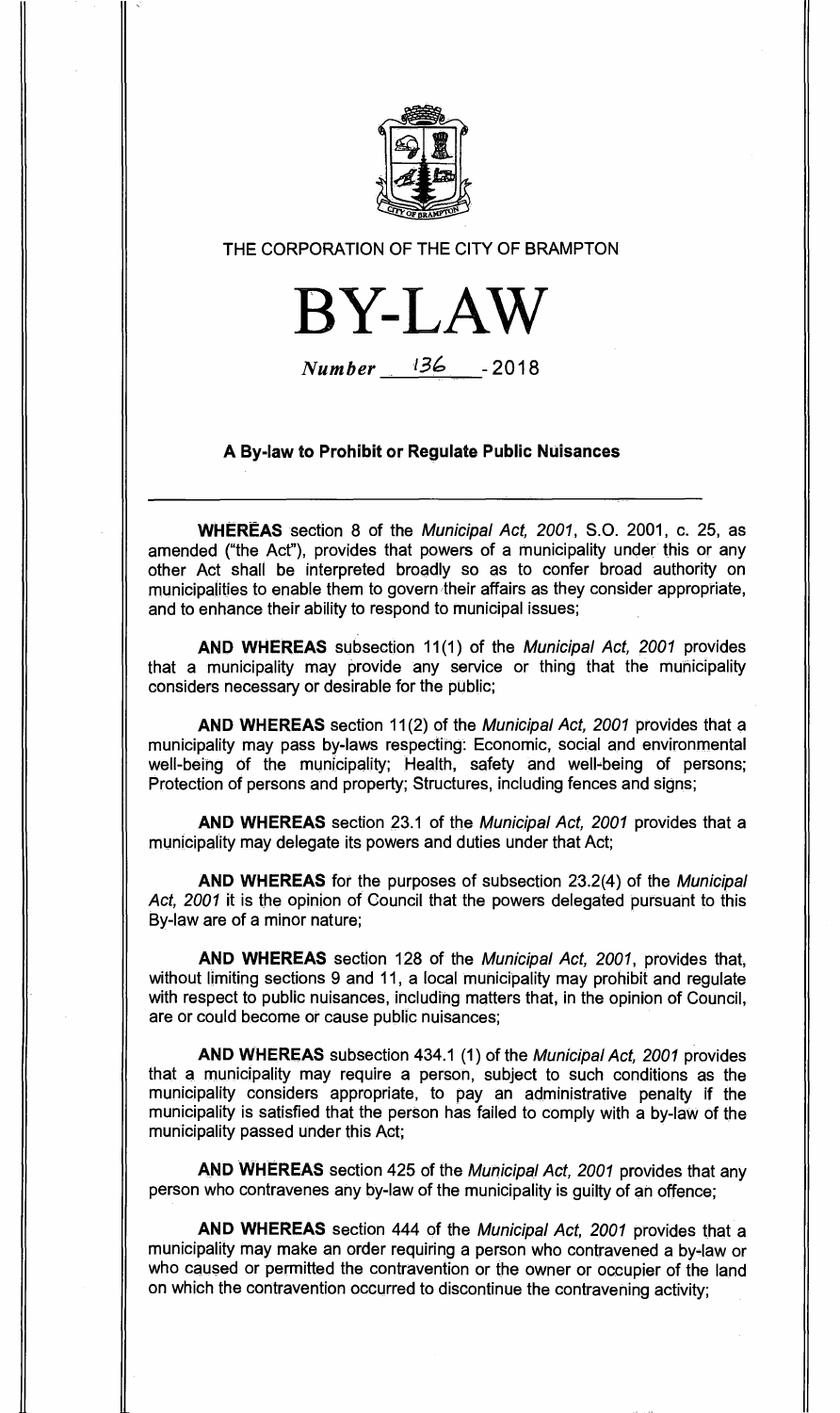**AND WHEREAS** it is the opinion of Council that nuisance parties, public urination and defecation, knocking over objects on the Highway and are or could become or cause public nuisances;

**AND WHEREAS,** Council deems it appropriate to prohibit or regulate matters that are, or could become or cause public nuisances;

**NOW THEREFORE** the Council for The Corporation of the City of Brampton ENACTS as follows:

#### **PART I — DEFINITIONS**

1. For the purposes of this By-law,

"Building" means any permanent structure consisting of a roof supported by walls or columns that is used or intended to be used for the shelter, accommodation or enclosure of persons, animals, goods, chattels or equipment;

"By-Law" means this by-law;

"City" means The Corporation of the City of Brampton;

"Director" means the Director of Enforcement and By-law Services;

"Disorderly Conduct" means causing a public disturbance and, without limiting the generality of the foregoing, includes engaging in riotous, violent, threatening or illegal conduct, yelling, screaming, shouting, singing, swearing and interfering with the reasonable enjoyment of someone else;

"Dwelling" means a Building occupied or capable of being occupied as a home, residence or sleeping place by one or more persons;

"Fight" means any confrontation involving violent physical contact between two or more people;

"Fixture" means any structure that the Town permits to be located within a highway including a boulevard tree, utility box, newspaper vending box, bench, transit shelter, telephone box, telephone booth, transformer box or vault, telephone pole, hydro pole, streetlight, stoplight pole, recycling waste module, mailbox, street sign, a Canada Post relay mailbox, permitted signs, or a blue box, green bin or other garbage container;

"Graffiti" means one or more letters, symbols, figures, images, etchings, scratches, inscriptions, stains or other markings howsoever made or affixed to a property that disfigure, deface or otherwise mar said property;

"Highway" includes a common and public highway, street, avenue, parkway, square, place, bridge, viaduct, or trestle, designated and intended for, or used by, the general public for the passage of vehicles, and included the area between the lateral property lines thereof, including sidewalks and boulevards, and highways shall have the same meaning;

"Litter" includes cigarettes, paper, cardboard, bottles, glass or other such material or garbage;

"Loiter" shall mean lingering on the way or travelling indolently with frequent pauses without any apparent destination;

"Municipality" means the land within the geographic limit of the City of Brampton;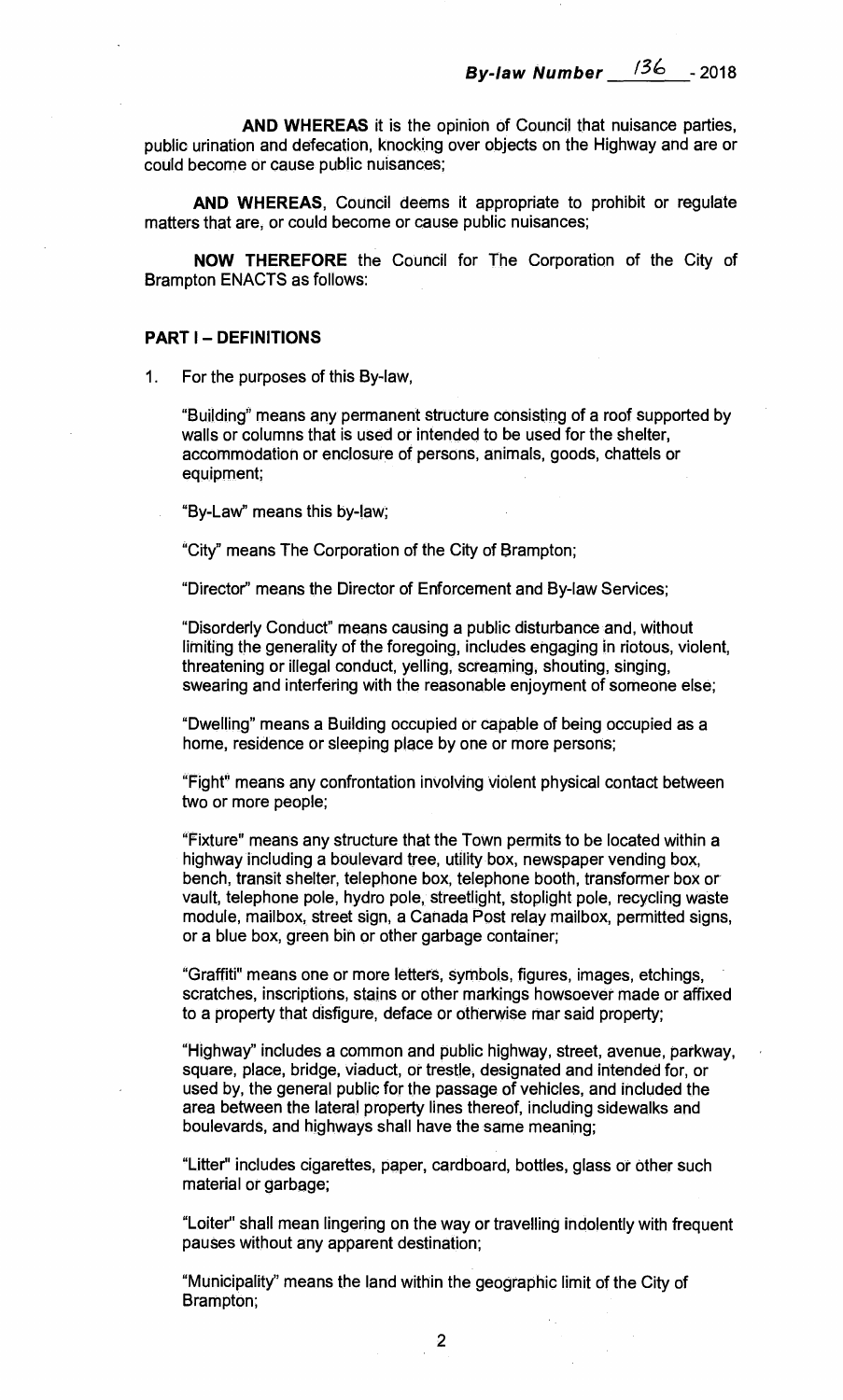**"Nuisance Party" means a social gathering within the Municipality and which, by reason of the conduct of the persons in attendance, results in a Public Nuisance;** 

**"Owner" includes:** 

- **(a) a Person who is in the registered owner of premises;**
- **(b) a Person who is in physical possession of premises;**
- **(c) a Person who has responsibility for and control over the condition of premises or the activities there carried on, or control over persons allowed to enter the premises; or**
- **(d) a Person occupying premises;**

**"Officer" means a Municipal Law Enforcement Officer appointed to enforce the by-laws of the City or a police officer while in the course of his or her duties;** 

**"Person" means an individual, firm, corporation, partnership, association or organization, including a charitable organization;** 

**"Public Nuisance" means actions occurring within the Municipality and which, by reason of the conduct of the person in attendance, results in one, or more, of the following activities:** 

- **(a) soliciting, including and without limiting the generality of the foregoing,** 
	- **(i) soliciting a person who is using, waiting to use, or departing from an automated teller machine;**
	- **(ii) soliciting a person who is using or waiting to use a pay telephone or a public toilet facility;**
	- **(iii) soliciting a person who is in or on a public transit vehicle;**
	- **(iv) soliciting a person who is waiting at a taxi stand or a public transit stop;**
	- **(v) soliciting a person who is in the process of getting in, out of, on or off a vehicle or who is in a parking lot;**
	- **(vi) while on a Highway, soliciting a person who is in a stopped, standing or parked vehicle.**
- **(b) loitering after having been requested by an Officer to move on;**
- **(c) screaming, spitting, yelling, shouting or using profane or abusive language or gestures;**
- **(d) participating in, or being a spectator in a fight;**
- **(e) carrying open liquor, except while on private property that is owned or occupied by the person who is carrying the liquor or an invited guest of the Owner;**
- **(f) the unlawful sale, furnishing, or distribution of alcoholic beverages or controlled substances;**
- **(g) remaining in or refusing to leave a Public Place after it is closed and/or when ordered to leave by an Officer;**
- **(h) throwing, placing or depositing any litter (except if such litter is placed in garbage cans or in recycle boxes);**
- **(i) defacing, damaging or vandalizing property, including by the use of graffiti;**
- **(j) obstructing an Officer in the course of his or her duties;**
- **(k) disorderly conduct;**
- **(I) obstructing pedestrian traffic or vehicular traffic, or parking such that the free flow of traffic is obstructed or that the ability to provide emergency services is interfered with;**
- **(m) unreasonable noise, including loud music;**
- **(n) unlawful open burning or setting off fireworks;**
- **(o) without Reasonable Excuse, outdoor public urination, defecation, spitting or vomiting;**
- **(p) use of or entry upon a roof not intended for such occupancy;**
- **(q) jumping, diving or leaping off or from any bridge located within the boundaries of the City;**
- **(r) dumping, except where permitted to do so by the City;**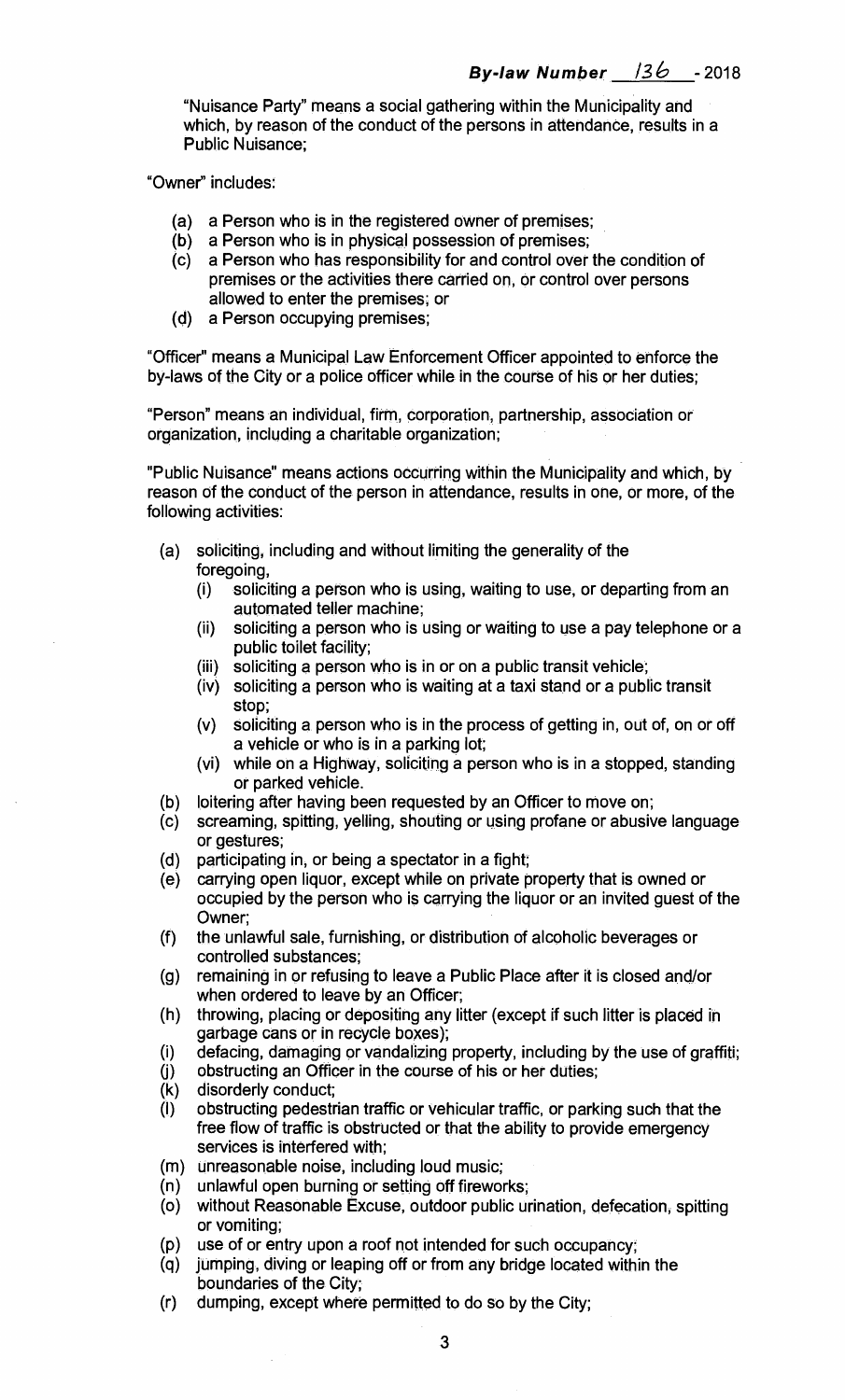- (s) knocking over, or attempting to knock over, a Canada Post mailbox, Canada Post relay box, newspaper box or garbage or recycling container;
- (t) permitting, or causing to be emitted; an objectionable odour, except where permitted to do so by the City;
- (u) permitting, or causing to be emitted, an excessive amount of smoke, dust or airborne particulate matter, except where permitted to do so by the City;
- (v) any other activity or conduct that is disorderly or obnoxious;
- (w) distributing, displaying or discarding any handbill, notice, circular, advertisement, promotional item or sample;
- (x) being in possession of or use any Weapon as defined by Section 2 of the Criminal Code of Canada.
- (y) entering or loitering in any washroom or change-room or behaving in such a manner as to be objectionable to another person using, or in the vicinity of, said washroom or change-room;

"Public Place" means

- (a) a place outdoors to which the public is ordinarily invited or permitted access and, for greater certainty, shall include Highways, sidewalks, streets, any portion of a road allowance, parking lots, swimming pools, conservation area, parks, and playgrounds;
- (b) school grounds;
- (c) land, premises, or Buildings owned, managed, or maintained by the Municipality;
- (d) yards appurtenant to a Building or Dwelling or vacant lands, but does not include a Building or Dwelling; and
- (e) privately owned land which is visible from any public or private property.

"Reasonable Excuse" means

- (a) the contravention of this By-law must be inevitable, unavoidable and afford no reason or opportunity for an alternative course of action that does not contravene this By-law; or
- (b) where the contravention of this By-law is the consequence of illness, the person did not contemplate, or acting reasonably ought not to have contemplated, that the person's actions would likely cause the illness or give rise to the contravention of this By-law;

"Solicit" means to request, in person, the immediate provision of money or another thing of value, regardless of whether consideration is offered or provided in return, using spoken, written or printed word; a gesture or other means;

"Spit" means to eject phlegm, saliva, chewing tobacco juice, or any other substance from the mouth;

"Vomit" means to discharge the contents of the stomach by mouth.

# **PART H — PROHIBITIONS**

- 2. No Person shall cause, create or permit a Public Nuisance.
- 3. No Person shall hold, sponsor, conduct, continue, host, create, attend, allow, cause or permit a Nuisance Party.

### **PART III — ORDERS**

4. If an Officer is satisfied that a contravention of this By-law has occurred, the Officer may make an order requiring the Person who contravened this By-law or who caused or permitted the contravention or the Owner of the land on which the contravention occurred to discontinue the Public Nuisance or Nuisance Party.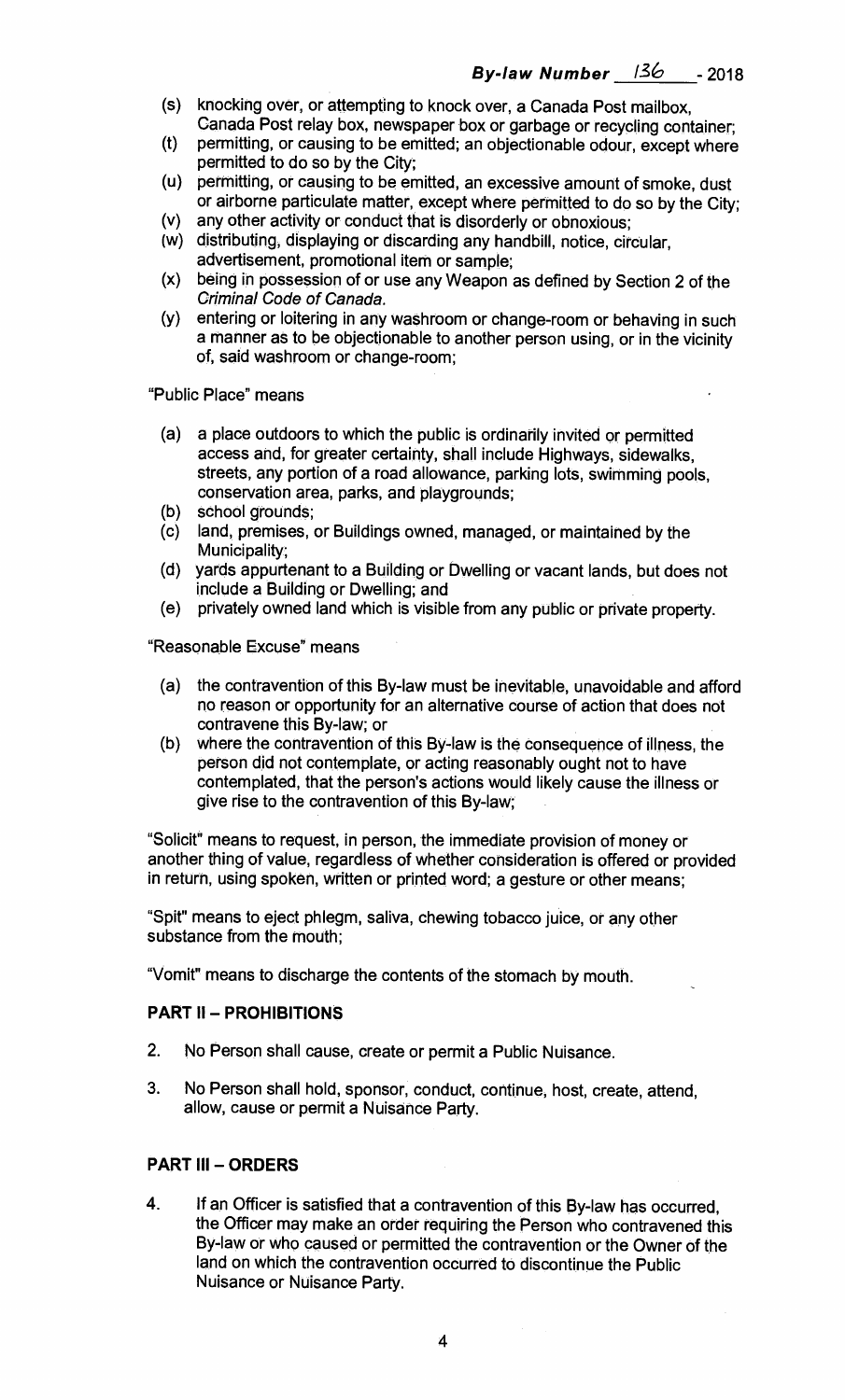- 5. An order under this Part shall identify:
	- (1) the location where the contravention occurred;
	- (2) the reasonable particulars of the contravention; and
	- (3) the date and time by which there must be compliance with the order.
- 6. An order under this section may be given verbally or in writing. An order in writing shall be served personally to the Person to whom it is directed, or served by Registered Mail to the Owner(s) using the specified address identified for tax billing by the City of Brampton. Service by Registered Mail is deemed to be on the fifth day after mailing.

#### **PART IV — ENFORCEMENT AND INSPECTION**

- 7. The provisions of this By-law may be enforced by an Officer.
- 8. An Officer may enter on land at any reasonable time for the purpose of carrying out an inspection to determine whether any provision of this By-law is being complied with.
- 9. For the purposes of conducting an inspection pursuant to this By-law, an Officer may:
	- (1) require the production for inspection of documents or things relevant to the inspection;
	- (2) inspect and remove documents or things relevant to the inspection for the purpose of making copies or extracts;
	- (3) require information from any person concerning a matter related to the inspection; and
	- (4) alone, or in conjunction with a person possessing special or expert knowledge, make examinations or take tests, samples or photographs necessary for the purposes of the inspection.
- 10. No Person shall prevent, hinder or obstruct, or attempt to hinder or obstruct, an Officer who is exercising a power or performing a duty under this By-law, including refusing to identify themselves when requested to do so by an Officer.

### **PART V — PENALTIES**

- 11. (1) Every Person who contravenes any provision of this By-law, including **failing to comply with an** order made under this By-law, is guilty of an offence and is liable to a fine, and such other penalties, as provided for in the Provincial Offences Act, R.S.O. 1990, c. P.33, as amended (the "Provincial Offences Act") and the Municipal Act, 2001.
	- (2) A director or officer of a corporation who knowingly concurs in the contravention of this By-law by the corporation is guilty of an offence and is liable to a fine, and such other penalties, as provided for in the Provincial Offences Act, R.S.O. 1990, c. P.33, as amended (the "Provincial Offences Act") and the Municipal Act, 2001.
	- (3) Any Person who is charged with an offence under this By-law by the laying of an information under Part III of the Provincial Offences Act and is found guilty of the offence is liable, pursuant to the Municipal Act, 2001, to the following fines: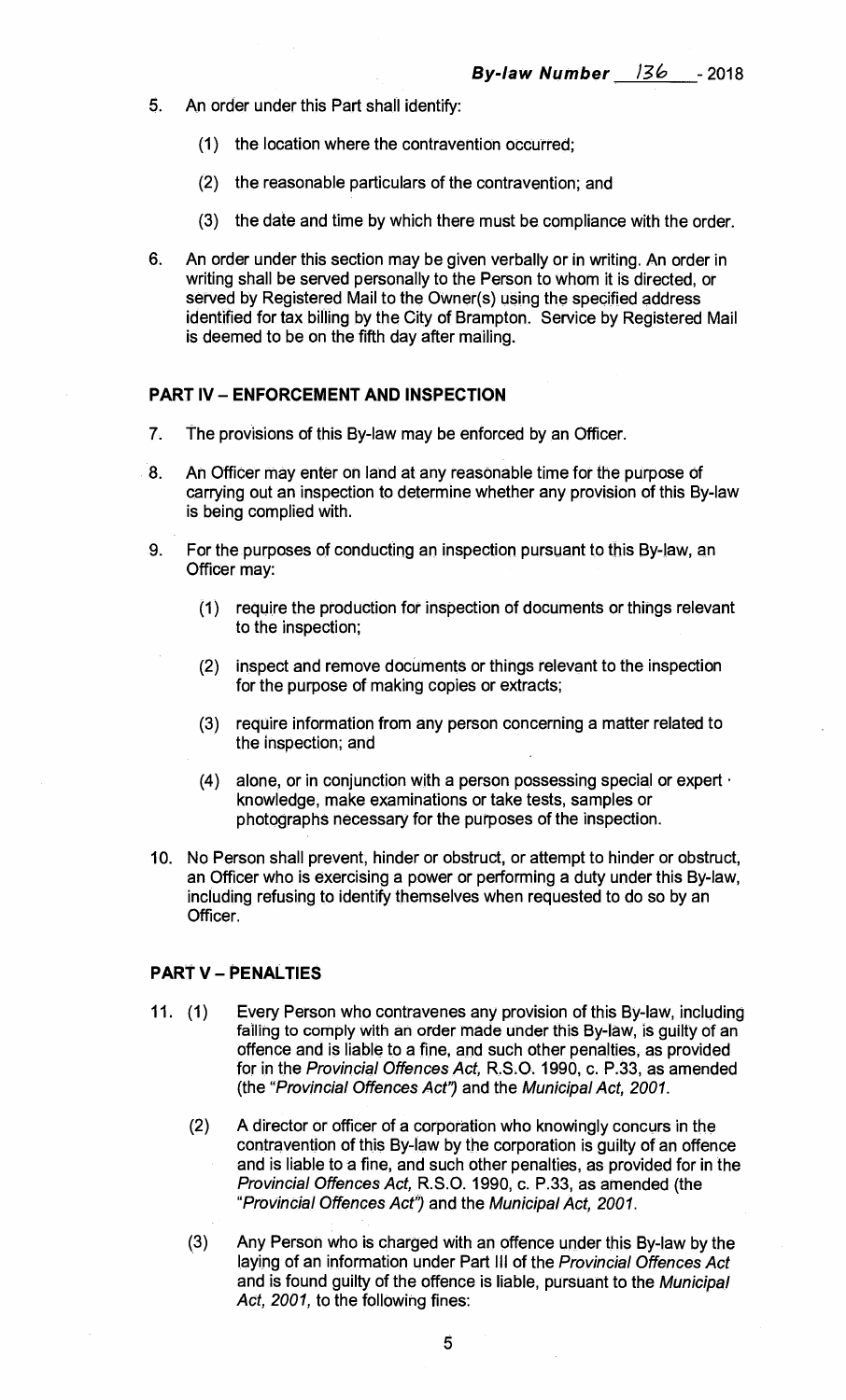- (a) the minimum fine for an offence is \$500 and the maximum fine for an offence is \$100,000;
- (b) in the case of a continuing offence, for each day or part of a day that the offence continues, the minimum fine shall be \$500 and the maximum fine shall be \$10,000 and the total of all daily fines for the offence is not limited to \$100,000; and
- (c) in the case of a multiple offence, for each offence included in the multiple offence, the minimum fine shall be \$500 and the maximum fine shall be \$10,000 and the total of all fines for each included offence is not limited to \$100,000.
- $(4)$  If a Person is convicted of an offence under this By-law, in addition to any other remedy or any penalty imposed, the court in which the conviction has been entered, and any court of competent jurisdiction, may make an order:
	- (a) prohibiting the continuation or repetition of the offence by the Person convicted; and
	- (b) requiring the Person convicted to correct the contravention in the manner and within the period that the court considers appropriate.
- 12. (1) Where a Person fails to pay any part of a fine for a contravention of this By-law and the fine is due and payable under section 66 of the Provincial Offences Act, including any extension of time to pay the fine provided under that section, the City Treasurer, or the Treasurer's delegate may give the Person a written notice specifying the amount of the fine payable and the final date on which it is payable, which date shall not be less than 21 days after the date of the notice.
	- (2) If any part of a fine or a contravention of this By-law remains unpaid after the final date specified in the notice provided under this section, the outstanding fine is deemed to be unpaid taxes pursuant to section 351 of the Municipal Act, 2001.

# **PART VI — TITLE, INTERPRETATION AND SEVERABILITY**

- 13. This By-law may be referred to as the "Public Nuisance By-law".
- 14. (1) Wherever a word is used in this By-law with its first letter capitalized, the term is being used as it is defined in Part I of this By-law. Where any word appears in ordinary case, the commonly applied English language meaning is intended.
	- (2) Wherever a word defined in Part I of this By-law is used in the form of a noun, verb, adverb or adjective, it shall be interpreted as having a corresponding defined meaning even if it is in ordinary case.
	- (3) All words importing the singular shall include the plural, and words importing the masculine gender shall include the feminine, and the converse of the foregoing also applies, unless the context of the Bylaw requires otherwise.
- 15. If a court of competent jurisdiction declares any provision or part of a provision of this By-law to be invalid or to be of no force and effect, it is the intention of Council in enacting this By-law that the remainder of this By-law shall continue in force and be applied and enforced in accordance with its terms to the fullest extent possible according to law.